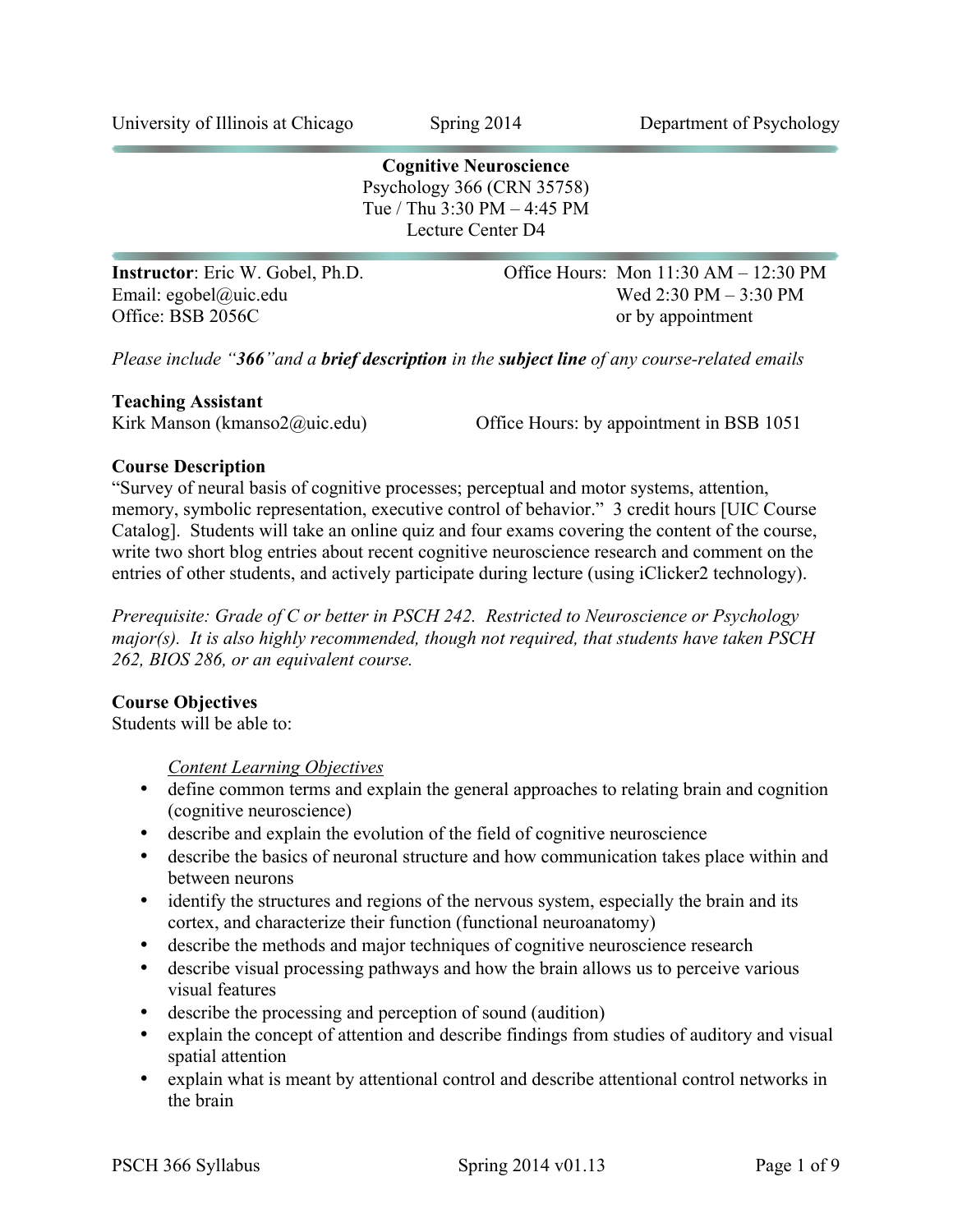- briefly explain how cortical and subcortical regions of the brain and spinal cord control movement and how movement disorders arise from dysfunction in specific regions of the brain
- define executive function and identify neural correlates for different aspects of it, based primarily on neuropsychological and neuroimaging research
- define working memory and its neural correlates
- compare and contrast the characteristics of different types of memory and how different brain structures and regions support them (e.g., illustrate the taxonomy of learning and memory)
- describe processes involved in speech and language processing along with the neural bases for the language processes
- explain modern approaches to the study of choice and decision making

# *Skill Learning Objectives*

- determine the location and cause of brain damage or neuropathology, given the impaired and preserved abilities of a neurological or psychiatric patient, and vice versa
- after reading about research in the neuroscience of cognition as reported in both the popular press (online media) and academic journals – understand, summarize, critically evaluate, and relate to society, everyday life, and an understanding of cognitive neuroscience the reported findings
- discuss the contribution of various brain processes to everyday behavior and cognition

### **Materials**

# **Required Textbook**

Purves, D., Cabeza, R., Huettel, S. A., LaBar, K. S., Platt, M. L., & Woldorff, M. G. (2013). *Principles of cognitive neuroscience* (2nd ed.). Sunderland, MA: Sinauer Associates. ISBN: 978-0-87893-573-4 (hardcover), 978-1-60535-073-8 (e-book)

*Note:* Much of the first two chapters are viewable online at:

http://www.coursesmart.com/9780878935734/id0002 The entire e-textbook can be purchased using this link:

http://www.coursesmart.com/IR/4690877/9780878935734? hdv=6.8

# **Textbook Website**

Your textbook has a companion website at http://sites.sinauer.com/cogneuro2e, which includes some helpful resources, including animations, flashcards for key terms, and practice quizzes. You are encouraged to explore this site.

# **iClicker2**

An **iClicker2 remote (ISBN: 1429280476)** is required for in-class participation in this course. If you do not already have one from a previous course, you may purchase the remote through the bookstore or online at http://iclicker.com/purchase/. Instructions for using the iClicker2 are on the back of the remote. The iClicker2 technology is a response system that allows you to respond to questions posed during class, and you will earn participation and performance points based on that feedback and/or your in-class participation. *Note: the iClicker2 remote (with the*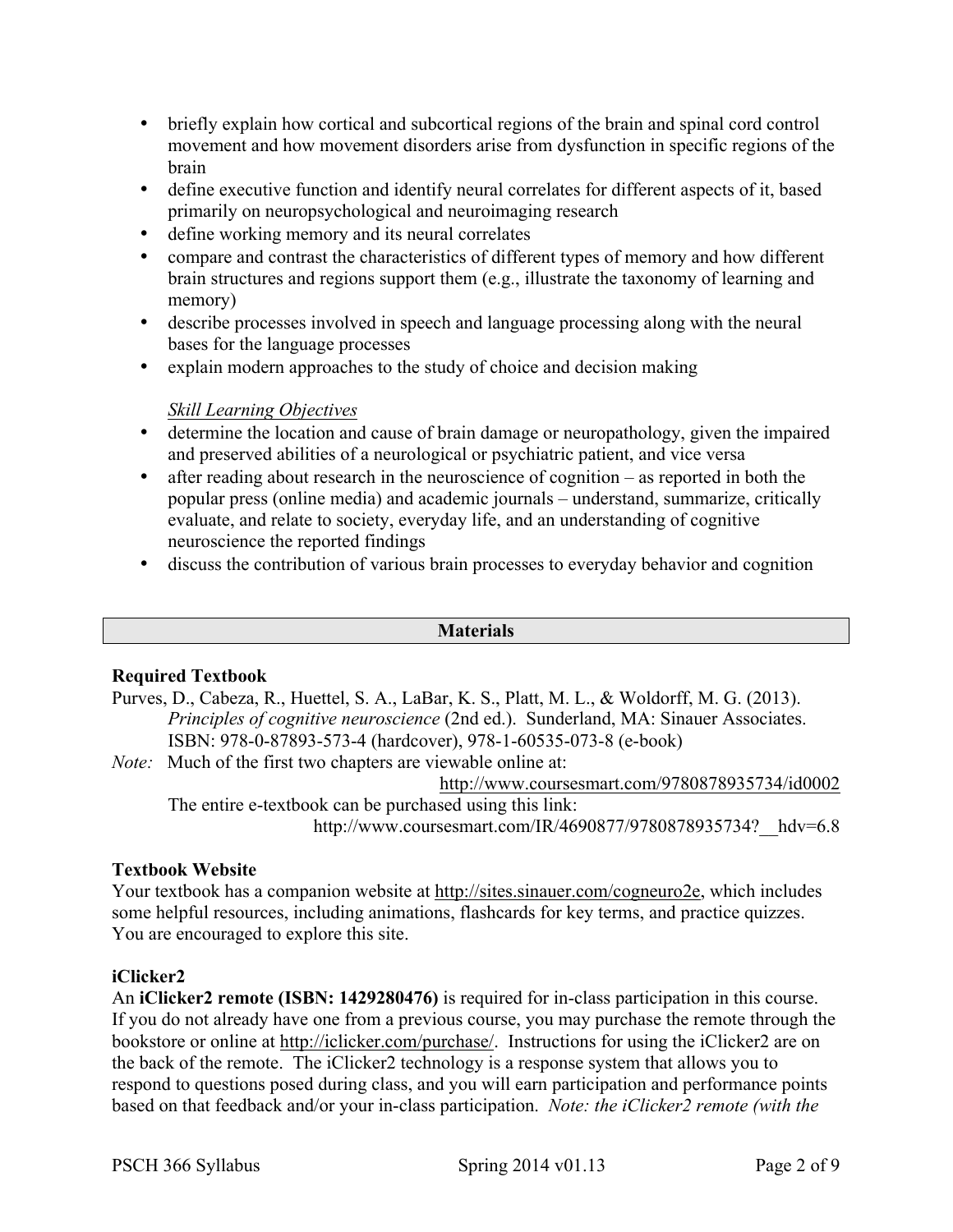## *LCD screen) is highly recommended. Use the original iClicker and iClicker+ remotes, which provide little feedback about your votes being recorded, at your own risk.*

In order to receive this credit, you will need to *register your iClicker2 remote on Blackboard within the first two weeks of class (by Friday, January 24th)*. To do this, simply find the iClicker Registration Module on the course Blackboard home page, type your remote ID in the text box, and click the Register button (alternatively, you can go to Tools > iClicker Remote Registration, which also includes instructions for finding your remote ID). The remote ID is the series of numbers / letters found on the bottom of the back of your iClicker2 remote. While you can register at any time, you must have come to class at least once and voted on at least one question in order to complete the registration process.

During the first two weeks of class, you should bring your iClicker2 remote and participate during "practice" clicker sessions. Following each of these sessions, you should make sure that your clicker points are recorded in the My Grades are of Blackboard. *It is your responsibility to make sure that your iClicker2 remote is working properly and that you are using it appropriately*. Anyone found using an iClicker2 remote unethically would lose all lecture participation points for the semester (15% of the course grade).

*To ensure that you earn your participation points, be sure to bring your working iClicker2 remote with you to every class session*. It will be used every day in class, and you are responsible for bringing your remote daily. If you need technical support for iClicker or iClicker2, please contact (866) 209-5698 or support@iclicker.com from 9AM-11PM EST, M-F. The iClicker website (www.iclicker.com) also has support documentation, video tutorials, and FAQs for students.

# **Course Website**

The Blackboard course website found at http://blackboard.uic.edu/ contains important course information and documents (including lecture slides in pdf format, additional required readings, any revisions to the course schedule, and helpful resources) and will be used for electronic submission of assignments. You are responsible for all information and material that is posted on Blackboard.

### **Microsoft Office Software**

This course may require you to complete assignments using software in the Microsoft Office suite, such as Word, Excel, and/or PowerPoint. The on-campus computer labs will have this software, but UIC students can obtain a personal copy of Microsoft Office from the ACCC at no cost.

- Windows: https://webstore.illinois.edu/Shop/product.aspx?zpid=1532
- Mac: https://webstore.illinois.edu/Shop/product.aspx?zpid=1533

#### **Assessment**

### **Course Requirements**

**Four Exams (60%)**: The four exams will consist of a mixture of multiple-choice, short answer, and writing (requiring answers of several sentences in length) questions. The exams are not *formally* cumulative, but you must master concepts from earlier in the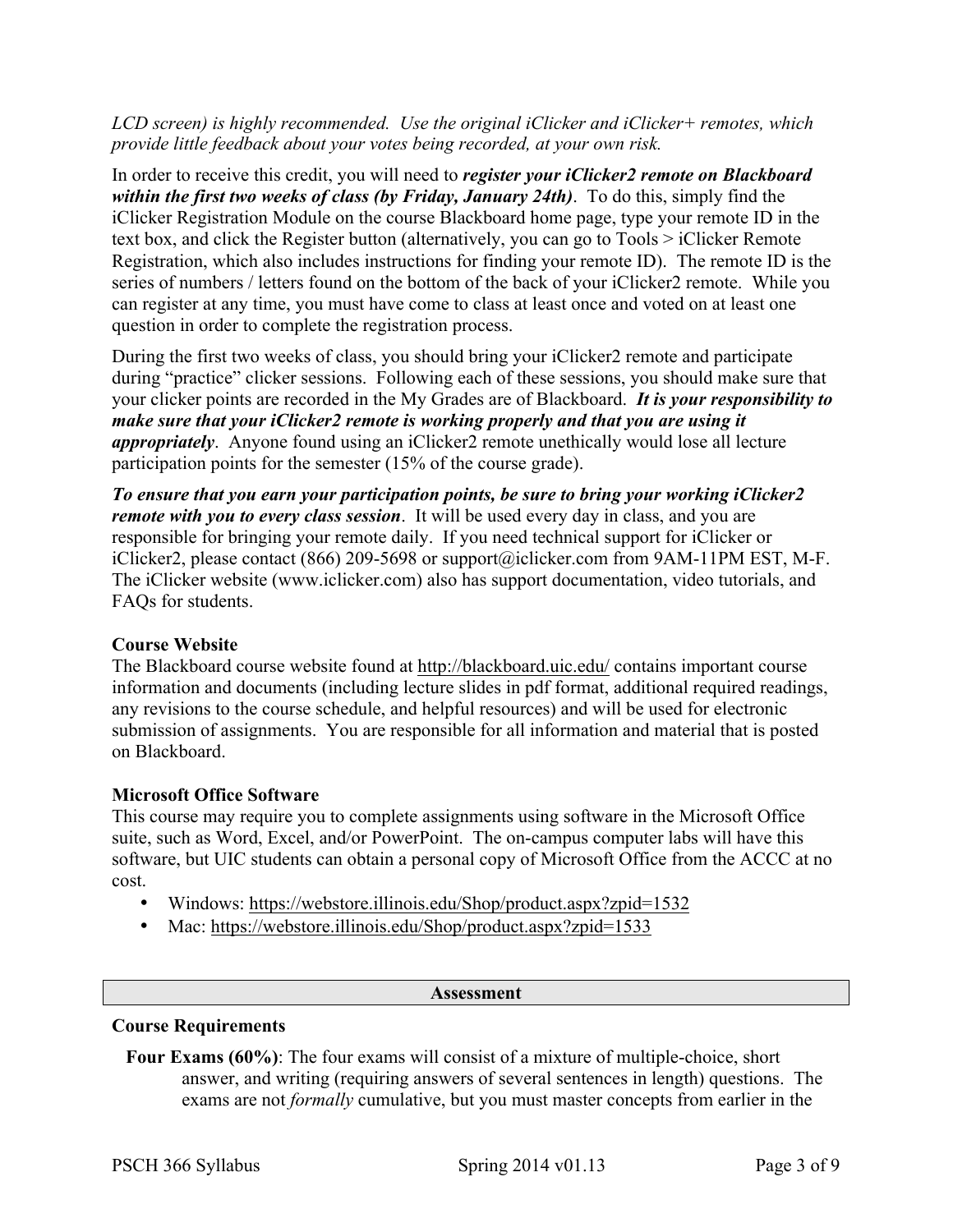course in order to understand later material. The first three exams are during class time on *February 6 (10%)*, *March 4 (15%)*, and *April 8 (15%)*. The *Final Exam (20%)* will be at **1:00 PM on Friday, May 9**. All exams will be in the same room as class (Lecture Center D4)

**Online Quiz** (5%): The online quiz will focus on the basics of neurophysiology and neuroanatomy. We will briefly cover this material in class, which is in the Appendix of the textbook, but you may have a difficult time with it if you have not taken PSCH 262, BIOS 286, or an equivalent course. However, you must master these concepts in order to understand the material in the remainder of the course. In addition, this will help you to prepare for future exams.

You will complete this quiz online (via Blackboard) and are allowed to use your textbook and notes. However, there will be a time limit and correct spelling will count, so be sure to prepare for the quiz by studying the relevant material prior to beginning the quiz. It must be taken no later than *January 29 at 11:59pm*.

**Two Blog Entries and Comments (20%)**: The *two blog entries* are informal writing assignments that you will share, via the blogging tool on Blackboard, with the other students in the course (note that you must also upload your blog entries to Blackboard via SafeAssign as a Microsoft Word document). You will then read the posts of your peers and comment on at least five other blog entries for each assignment. More information about each blogging assignment, including a rubric, will be distributed at a later date and available on Blackboard.

The *Cognitive Neuroscience in the Online Media (CNOM) blog entry assignment* requires you to find an online article in the popular press that describes research relating brain structure or function to cognition, which you will then summarize, critically evaluate, and relate to course material and society. The *CNOM Blog Entry (5%)* is due on *February 19 at 11:59 PM* and *Five CNOM Comments (5%)* are due on *March 10 at 11:59 PM*.

The *Cognitive Neuroscience Article Critique (BBAC) blog entry assignment* requires you to find an empirical article in a peer-reviewed journal that describes research relating brain structure or function to cognition. You will then summarize and critically evaluate the article, discuss the implications of its findings, and relate the article to concepts from class, in a writing style appropriate for an educated non-scientist. The *CNAC Blog Entry (5%)* is due on *April 21 at 11:59 PM* and *Five CNAC Comments (5%)* are due on *May 2 at 11:59 PM*.

**Active Lecture Participation (15%)**: During each class lecture session, you earn points for active participation. Usually, this will be through the use of iClicker2 (occasionally other activities or quizzes may be used). *Therefore, be sure to bring your iClicker2 with you to every class session*. Using the iClicker2 to participate in class will earn you *participation points*. To maximize your *performance points*, you should do the assigned reading *before* the corresponding lecture and *pay active attention* during class.

*For each class lecture session in which points are available, you can earn up to 10 points* from answering a number of questions posed to the class and participating in activities. For those questions with a correct answer, you will earn one performance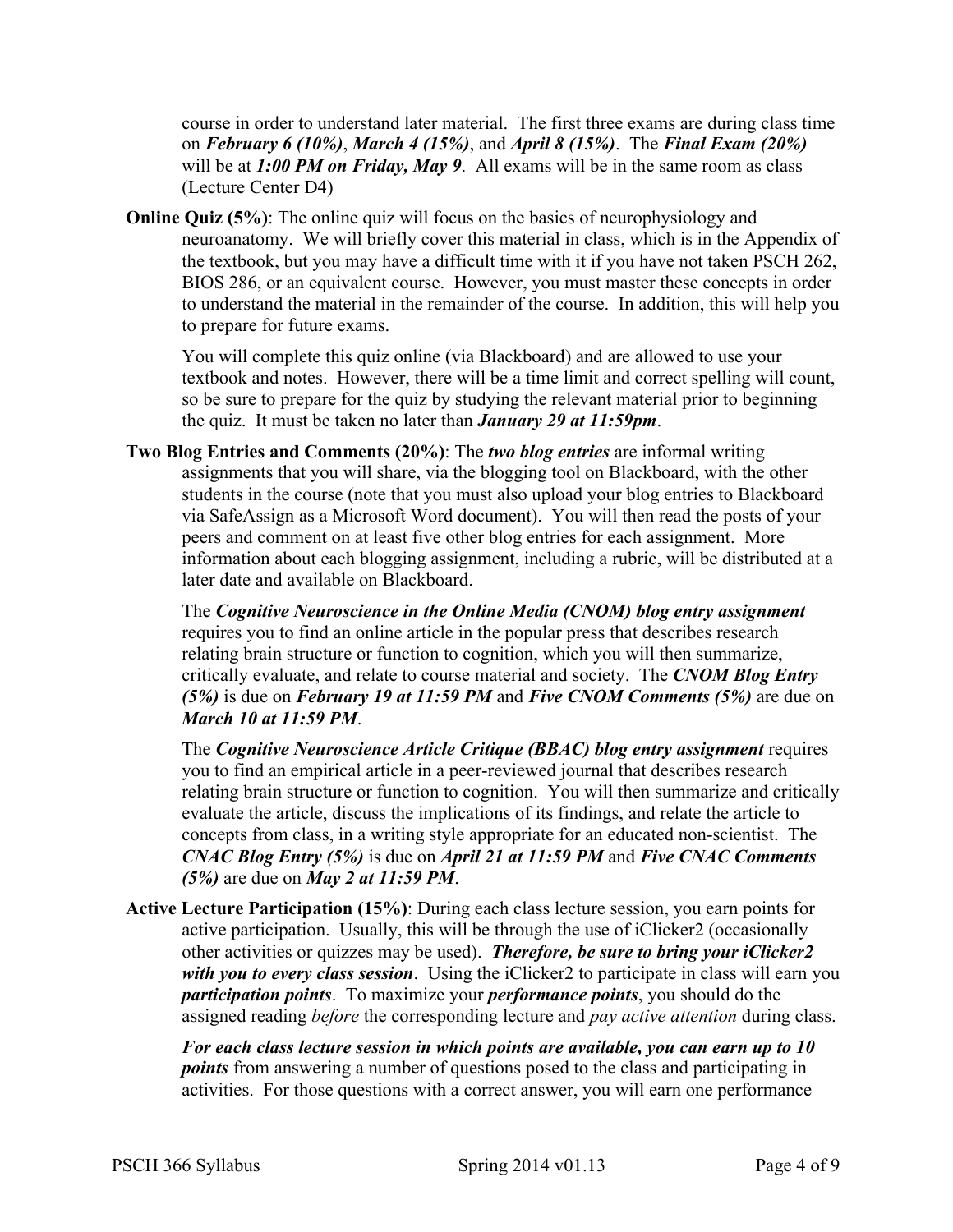point for each question that you answer correctly. The remainder of the 10 points will come from active participation.

Of a total of 22 class lecture sessions with points available, *your top 15 will count toward your grade; the remaining 7 lowest scores will be dropped*. Note that these drops are primarily intended for days that you don't do as well on your performance points (thus maximizing your grade), but can be applied to days on which you absolutely must miss class or if you forgot your iClicker2 remote for that day. Again, regularly attending and participating in lecture will maximize your performance on assignments and exams.

There are an ample number of drops built into the course, so *please do not ask for a chance to make up participation points – they cannot be made up for any reason*. Therefore, if your schedule prohibits you from regularly attending class, you should drop this course.

## **Grading Scale**

The grading scale shown below will be used in this course. However, a curve *may* be implemented that decreases the threshold percentage (i.e., minimum value of Net Weighted Total) for achieving the corresponding letter grade. In other words, if a curve is applied it would only improve the letter grade you receive. However, *do not assume a curve as it is not obligatory and, if one is applied, it cannot be determined until the end of the semester*.

| Letter Grade       |    |           |  |  |
|--------------------|----|-----------|--|--|
| Minimum Percentage | ۵r | ٦C<br>эv. |  |  |

### **Course Policies**

### **Expectations**

It is expected that you will:

- Show up on time to every class session with your iClicker2 remote and participate in class
- **Be respectful** of your classmates, Dr. Gobel, and the TAs
- Complete reading assignments prior to the corresponding class session
- Submit all assignments on time
- **Read all course emails thoroughly**
- Not have side conversations during lecture
- Not use your phone or computer for non-course-related activities during class
- Not pack up your materials before being dismissed
- Ensure that all writing you submit is written clearly, is grammatically correct, and follows APA format and style (when applicable)

### **Appropriate Classroom Behavior**

College students are adults and I will grant you the respect that comes with that. Therefore, please behave like adults (at least during class) and follow these guidelines about appropriate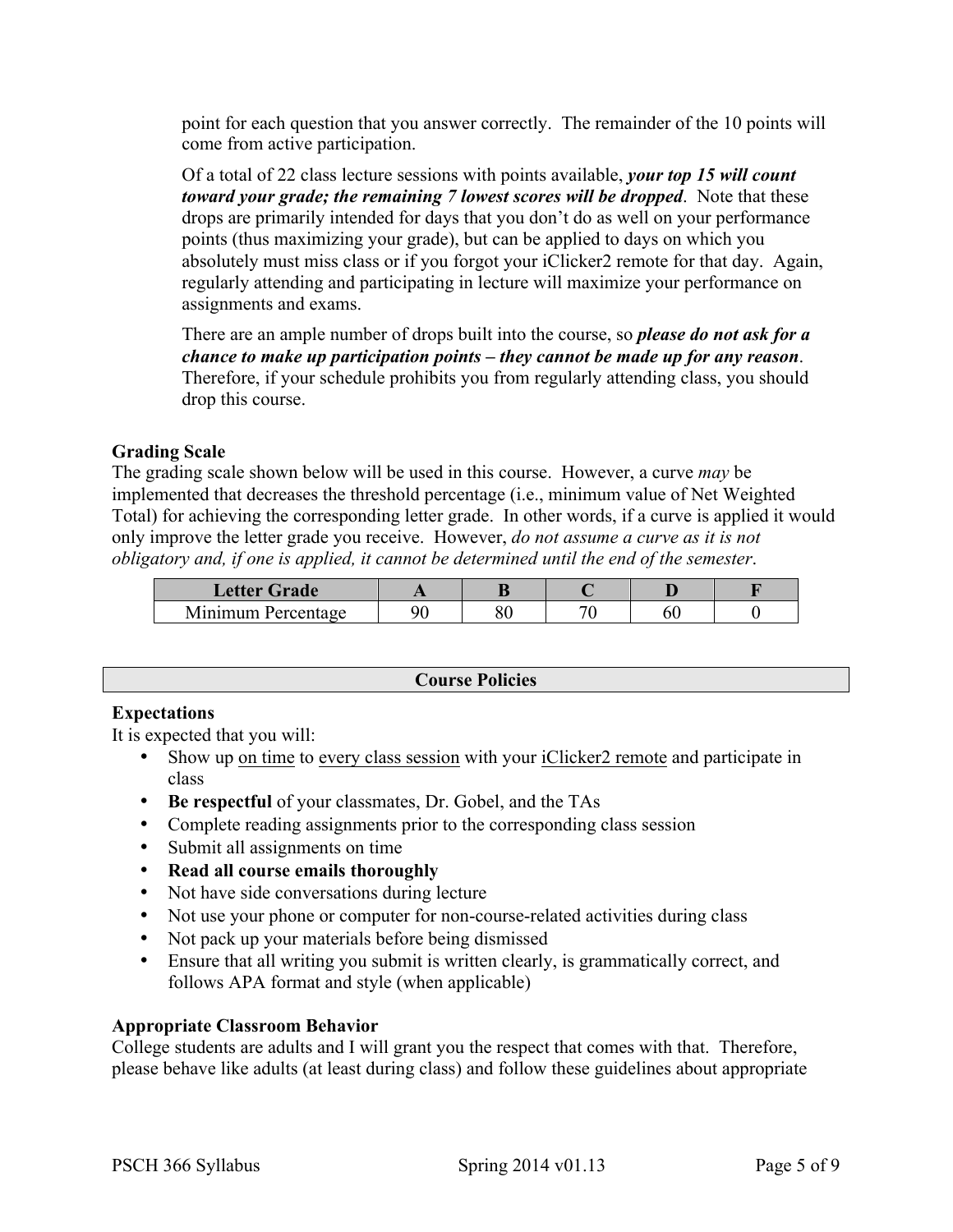classroom behavior. Appropriate classroom behavior is simply a matter of *respecting the rights of others* in class and *maximizing your own learning*.

Maintain focus on class material during lecture and discussion. Research has shown that distracting yourself by multitasking during class impairs your learning and performance, and it may be disruptive or distracting to other students and is disrespectful to Dr. Gobel and TAs. Therefore, *please do not use your cell phone during class* except in extraordinary circumstances. The use of laptops or tablets for course-related purposes is perfectly fine, but please avoid using them for non-course-related activities during class. *Minimize talking* with other students during class, except when directed to discuss as part of an activity.

It likely goes without saying, but during discussion, please respect others and their opinions, and refrain from discriminatory or hateful speech. Inappropriate and/or disruptive behavior may result in you being asked to leave the room so that you are not interfering with the learning of other students. Finally, *please do not pack up before being dismissed at the end of the class period*. It is extremely disruptive to other students and disrespectful of the professor.

# **Email Policy**

As indicated above, you are also *responsible for carefully reading all course-related emails* from the professor and the TAs. Therefore, be sure that you *check your UIC email regularly* and that you are able to receive emails sent through Blackboard.

When emailing Dr. Gobel or your TA, please indicate the *course number*, your *section time*, and a *brief description of the issue* in the subject line of all course-related emails. However, before emailing, please check this syllabus, the information on the Blackboard course site (including the FAQs section), and previous emails you have received to see if your question has already been answered. *While we will respond to emails in a timely manner, do not expect a reply to questions that have already been addressed.*

# **Attendance Policy**

It is the student's responsibility to attend ALL class sessions ON TIME, out of respect to your classmates, Dr. Gobel, and yourself. We will begin class promptly at the course start time. *Participation points will be earned during class sessions, so attendance (and participation) will have a direct effect on your course grade*. In addition, your learning and performance in other aspects of the course will be maximized through your regular attendance.

# **Policy on Late Assignments**

It is expected that all assignments will be fully completed and turned in on time. *Late assignments will not be accepted.*

# **Disability Services**

"Concerning disabled students, the University of Illinois at Chicago is committed to maintaining a barrier-free environment so that individuals with disabilities can fully access programs, courses, services, and activities at UIC. Students with disabilities who require accommodations for full access and participation in UIC Programs must be registered with the Disability Resource Center (DRC). Please contact DRC at (312) 413-2183 (voice) or (312) 413- 0123 (TDD)."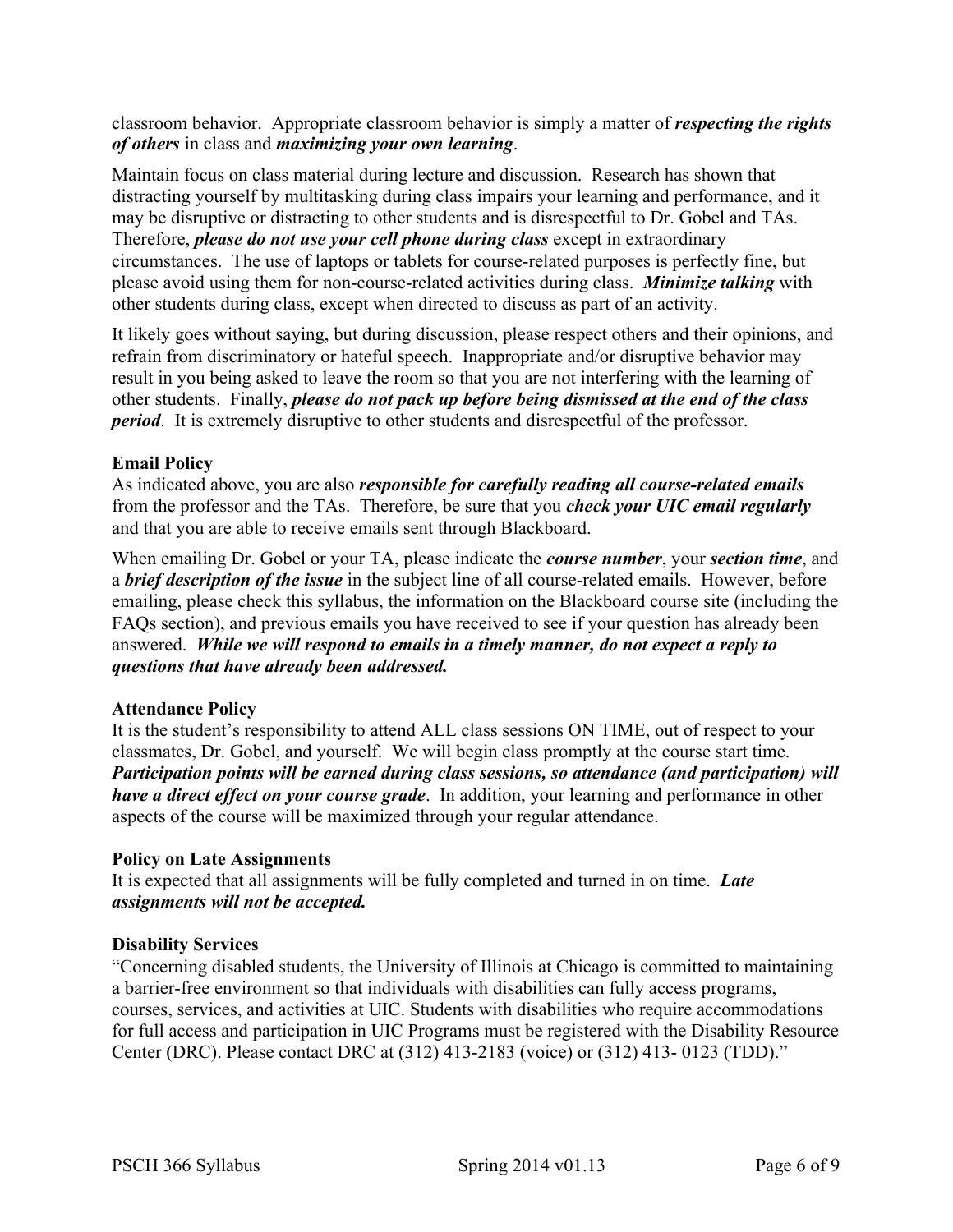*If you require accommodations due to a documented disability, please bring a letter from the DRC documenting the necessary accommodations no later than the end of the second week (Friday, January 24th) or within one week of receiving new documentation.*

## **Religious Holidays**

I have tried to ensure that no major assignment due dates or exams fall on major religious holidays. However, *if there is a conflict with a religious holiday that you observe, please let me know by Friday, January 24th* and an appropriate accommodation will be made (note that you can always submit an assignment early).

### **Additional Information and Resources**

### **APA Style**

Papers in psychology must be written in APA (American Psychological Association) format. *You are responsible for following APA style and citation format in all your writing assignments for this course, when applicable*. The most complete resource for APA style is the Publication Manual of the APA, but Purdue's Online Writing Lab (OWL) is an excellent, concise, and free online reference documenting APA style:

http://owl.english.purdue.edu/owl/section/2/10/

# **Writing Center**

Tutors at the writing center can help you to organize and edit your writing. All students are welcome and encouraged to make an appointment to improve their writing. The optimum use is to visit the Writing Center while preparing your draft of a writing assignment and to make several visits. More information can be found at http://www.uic.edu/depts/engl/writing/about/

# **Psi Chi Tutoring**

Students in UIC's Psi Chi chapter with expertise in various psychology courses hold office hours throughout the week. The tutoring schedule is usually established a few weeks into the semester, and the relevant information will be posted on Blackboard as it becomes available.

# **Important Course Registration Deadlines**

The deadline to add or drop the course (without a W) is the end of the  $2<sup>nd</sup>$  week (Friday, January 24th). The deadline to withdraw from the course (with a W) is the end of the  $10^{th}$  week (Friday, March 21st).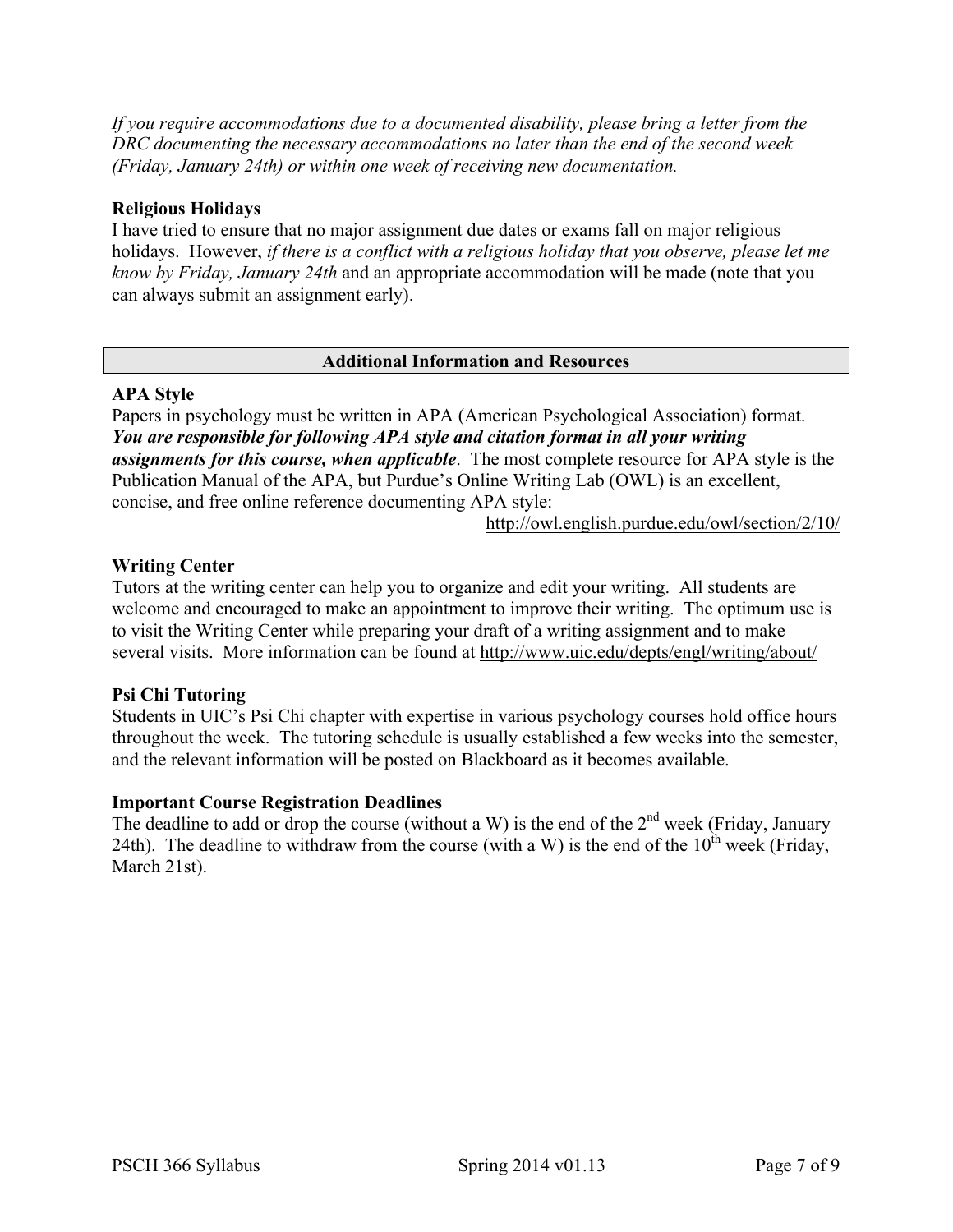## **Academic Honesty and Plagiarism**

*All work should be your own*. You are allowed, and even encouraged, to seek feedback from others, but all the writing you submit should be your own. Plagiarism is representing the words or ideas of others as your own, without crediting the source, and thus also includes copying or paraphrasing from your classmates or papers on the Internet. Major writing assignments will be submitted electronically via SafeAssign to automatically screen for potentially plagiarized material and ensure academic honesty.

Familiarize yourself with violations of academic honesty and the student disciplinary policy at http://www.uic.edu/depts/dos/studentconduct.html. Some FAQ's about crediting others and avoiding plagiarism are available at http://tigger.uic.edu/~edelberg/crediting\_others/index.htm.

# **Guidelines Regarding Academic Integrity**

*from the UIC Undergraduate Catalog (http://www.uic.edu/ucat/catalog/GR.shtml):* As an academic community, the University of Illinois at Chicago is committed to providing an environment in which research, learning, and scholarship can flourish and in which all endeavors are guided by academic and professional integrity. All members of the campus community students, staff, faculty, administrators—share the responsibility of insuring that these standards are upheld so that such an environment exists. Instances of academic misconduct by students, and as defined herein, shall be handled pursuant to the *Student Disciplinary Policy*.

Academic dishonesty includes, but is not limited to:

- **Cheating**: Either intentionally using or attempting to use unauthorized materials, information, people, or study aids in any academic exercise, or extending to or receiving any kind of unauthorized assistance on any examination or assignment to or from another person.
- **Fabrication**: Knowing or unauthorized falsification, reproduction, lack of attribution, or invention of any information or citation in an academic exercise.
- **Facilitating Academic Dishonesty/Plagiarism**: Intentionally or knowingly representing the words or ideas of another as one's own in any academic exercise.
- **Bribes, Favors, Threats**: Bribing or attempting to bribe, promising favors to or making threats against, any person, with the intention of affecting a record of a grade, grade, or evaluation of academic performance. Any conspiracy with another person who then takes or attempts to take action on behalf or at the direction of the student.
- **Examination by Proxy**: Taking or attempting to take an exam for someone else other than the student is a violation by both the student enrolled in the course and the proxy or substitute.
- **Grade Tampering**: Any unauthorized attempt to change, actual change of, or alteration of grades or any tampering with grades.
- **Nonoriginal Works**: Submission or attempt to submit any written work authored, in whole or part, by someone other than the student.